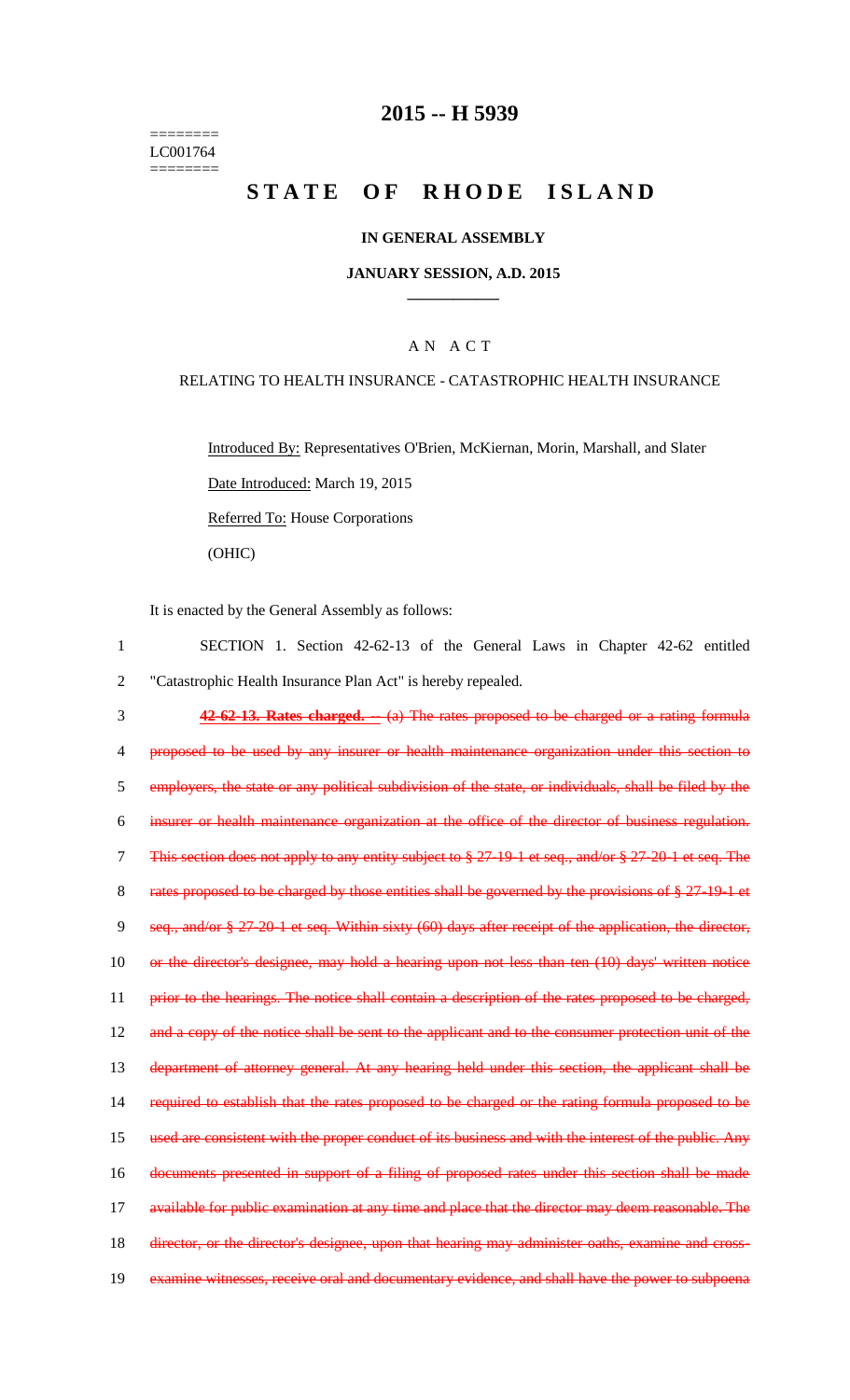witnesses, compel their attendance and require the production of all books, papers, records, correspondence, or other documents which he or she deems relevant. Any designee who shall conduct a hearing pursuant to this section shall report his or her findings in writing to the director within eighty (80) days of the filing with a recommendation for approval, disapproval, or 5 modification of the rates proposed to be charged by the applicant. The recommended decision shall become part of the record. The director shall make and issue a decision not later than ten (10) days following the issuance of the recommended decision or, if the director hears the application without the appointment of a designee, as soon as is reasonably possible following the completion of the hearing on the proposed rate change. The decision may approve, disapprove, or 10 modify the rates proposed to be charged by the applicant. Insurers requesting changes in rates 11 shall underwrite the reasonable expenses of the department of business regulation in connection 12 with the hearing, including any costs related to advertisements, stenographic reporting, and expert 13 witnesses fees. Notwithstanding any other provisions of law, the filing of proposed rates or a 14 rating formula and the holding and conduct of any hearings in connection with these proposed 15 rates or rating formula shall be pursuant to this section.

 (b) Whenever the term "designee" is used in this section, it shall mean a person who is impartial, a member in good standing of the Rhode Island bar and a person who is sufficiently 18 acquainted with the rules of evidence as used in the superior court of the state so as to enable that person to conduct a hearing as designee of the director. The reasonable per diem cost of the 20 designee as appointed by the director shall be paid by the insurers requesting changes in the rates. SECTION 2. Chapter 42-62 of the General Laws entitled "Catastrophic Health Insurance Plan Act" is hereby amended by adding thereto the following section:

 **42-62-13.2. Rates charged. --** (a) Filing of health insurance rates. The rates proposed to 24 be charged or a rating formula proposed to be used by any health insurer under this section to employers, the state or any political subdivision of the state, or individuals, shall be filed by the health insurer at the office of the health insurance commissioner. As used in this section, "health insurer" means any entity that offers, issues or renews a "health benefit plan", as defined by §§ 27-18-1.1(14), 27-19-1(6), and 27-20-1(16), or that offers, issues or renews "health benefits" as defined by § 27-41-2(n). Notwithstanding any other provision of law, after April 1, 2015, the filing and review of proposed rates or rating formulae, and the conduct of any hearings or public meetings in connection with the proposed rates or rating formulae shall be pursuant to this section. (b) Commissioner's review.

(1) Within sixty (60) days after receipt of the application, the commissioner, or the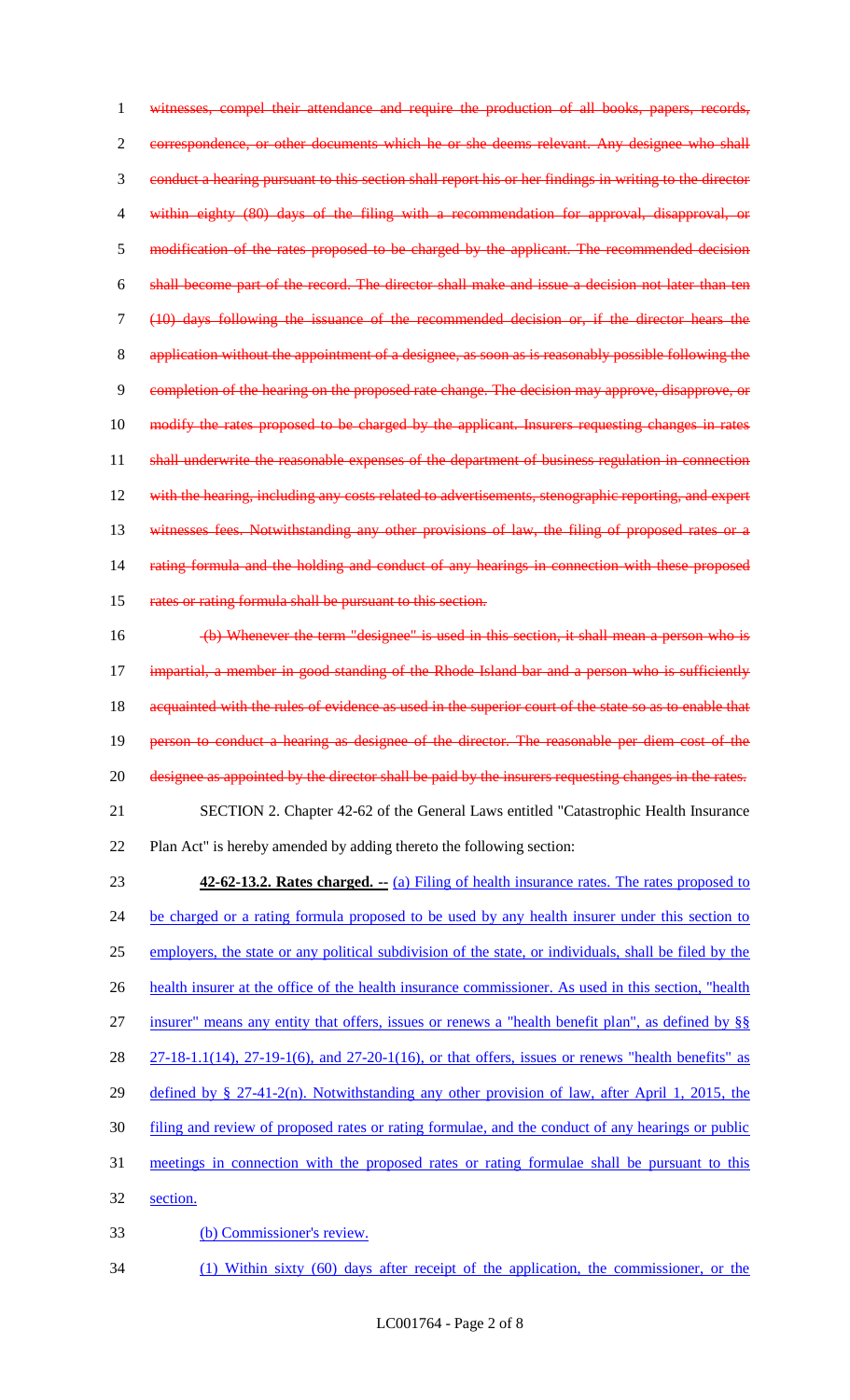1 commissioner's designee, may hold a hearing, in accordance with § 42-35-1 et seq., upon not less 2 than ten (10) days' written notice prior to the hearings. The notice shall contain a description of 3 the rates proposed to be charged, and a copy of the notice shall be sent to the applicant and to the 4 consumer protection unit of the department of attorney general. At any hearing held under this 5 section, the applicant shall be required to establish that the rates proposed to be charged or the 6 rating formula proposed to be used are consistent with the proper conduct of its business and with 7 the interest of the public. Any documents presented in support of a filing of proposed rates under 8 this section shall be made available for public examination at any time and place that the 9 commissioner may deem reasonable, subject to any privileges or limitation provided for by law. 10 The commissioner, or the commissioner's designee, upon that hearing may administer oaths, 11 examine and cross-examine witnesses, receive oral and documentary evidence, and shall have the 12 power to subpoena witnesses, compel their attendance and require the production of all books, 13 papers, records, correspondence, or other documents which he or she deems relevant. Any 14 designee who shall conduct a hearing pursuant to this section shall report his or her findings in 15 writing to the commissioner within eighty (80) days of the filing with a recommendation for 16 approval, disapproval, or modification of the rates proposed to be charged by the applicant. The 17 recommended decision shall become part of the record. The commissioner shall make and issue a 18 decision not later than ten (10) days following the issuance of the recommended decision, unless 19 such time period is extended by the commissioner for good cause shown, or, if the commissioner 20 hears the application without the appointment of a designee, as soon as is reasonably possible 21 following the completion of the hearing on the proposed rate change. The commissioner's 22 decision may approve, disapprove, or modify the rates proposed to be charged by the applicant. 23 Insurers requesting changes in rates shall underwrite the reasonable expenses of the office of the 24 health insurance commissioner in connection with its review under this subsection, including any 25 costs related to advertisements, stenographic reporting, and expert witnesses' fees. Whenever the 26 term "designee" is used in subsection (b)(l) of this section, it shall mean a person who is 27 impartial, a member in good standing of the Rhode Island bar and a person who is sufficiently 28 acquainted with the rules of evidence as used in the superior court of the state so as to enable that 29 person to conduct a hearing as designee of the commissioner. The reasonable per diem cost of the 30 designee as appointed by the commissioner shall be paid by the health insurers requesting 31 changes in the rates. 32 (2) If the commissioner does not conduct a hearing in accordance with subsection (b)(1)

33 of this section, the commissioner may hold one or more public meetings in accordance with 34 chapter 46 of title 42 upon not less than ten (10) days' written notice, for the purpose of providing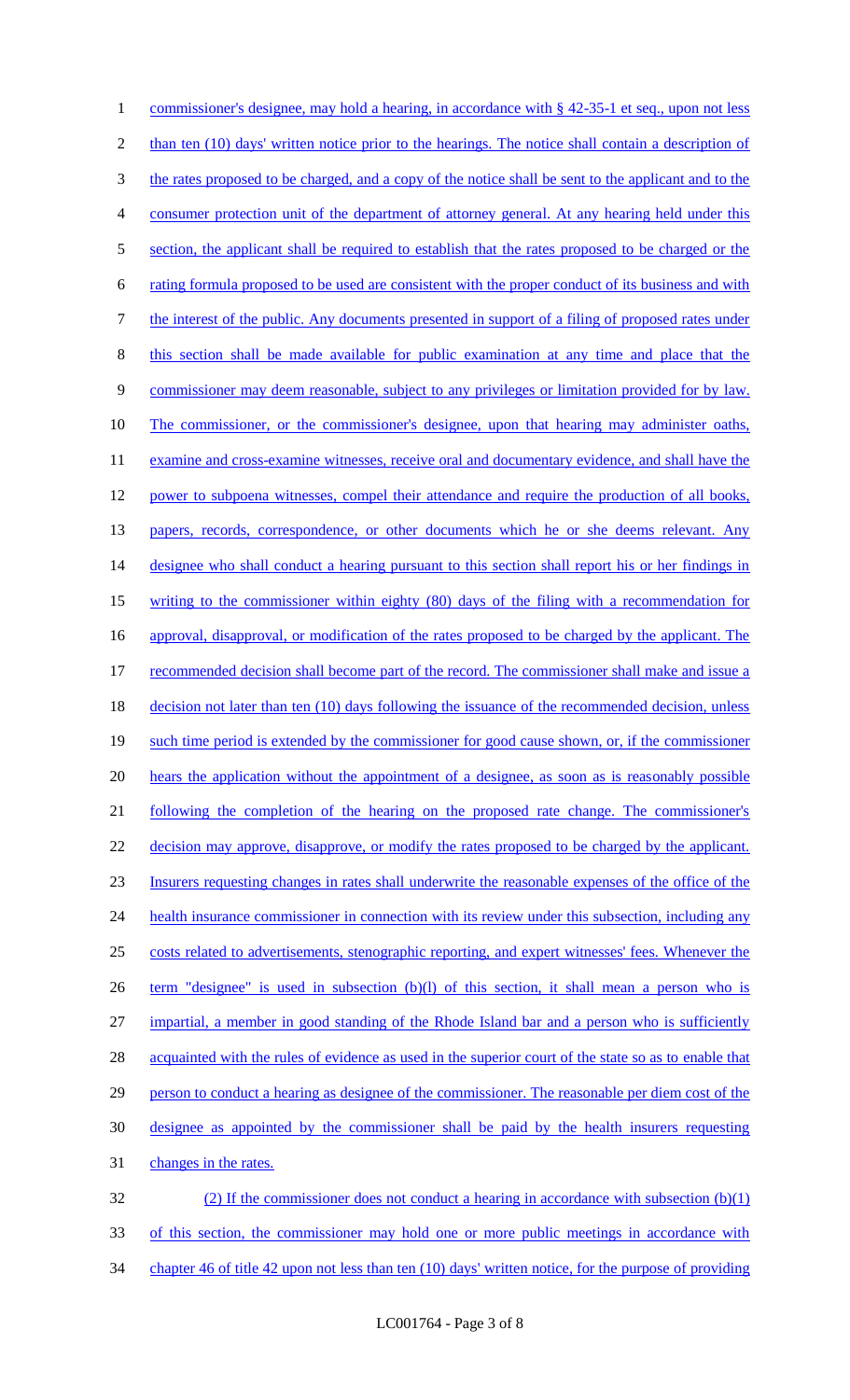1 consumers, employers, and other interested members of the public an opportunity to comment on 2 the health insurer's proposal. In connection with the commissioner's review under this subsection; (3) The health insurer shall be required to establish that the rates proposed to be charged or the rating formulae proposed to be used are consistent with the proper conduct of its business 5 and with the interest of the public. Any documents presented in support of a filing of proposed rates or rating formulae under this section shall be made available for public examination at any time and place that the commissioner may deem reasonable, subject to any privileges or limitations provided for by law. The commissioner's decision shall be made within ninety (90) days of the health insurer's filing, unless extended by the commissioner for good cause shown. The commissioner's decision may approve, disapprove, or modify the rates proposed to be 11 charged by the applicant. Health insurers requesting changes in rates or rating formulae shall underwrite the reasonable rate review expenses of the office of the health insurance commissioner. (c) Notwithstanding any other provisions of law, the filing of proposed rates or a rating formula, the holding and conduct of any hearings in connection with such filing, and the 16 commissioner's review of such filing with or without a hearing shall be pursuant to this section. SECTION 3. Section 27-19-6 of the General Laws in Chapter 27-19 entitled "Nonprofit Hospital Service Corporations" is hereby repealed. **27-19-6. Rates charged subscribers -- Reserves. --** (a) Public hearings: - The rates proposed to be charged or a rating formula proposed to be used by any corporation organized 21 under this chapter to employers, the state or any political subdivision of the state, or individuals, 22 shall be filed by the corporation at the office of the health insurance commissioner. Within sixty (60) days after receipt of the application, the commissioner, or his or her designee shall hold a hearing on all rates proposed for health insurance coverage offered in the individual market as defined in § 27-18.5-2 upon not less than ten (10) days written notice prior to the hearing. With regard to any other rates subject to the commissioner's jurisdiction the commissioner, or his or her designee, may hold a hearing upon not less than ten (10) days written notice prior to the hearing. The notice shall be published by the commissioner in a newspaper or newspapers having 29 aggregate general circulation throughout the state at least ten (10) days prior to the hearing. The notice shall contain a description of the rates proposed to be charged and a copy of the notice shall be sent to the applicant and to the department of the attorney general. In addition, the applicant shall provide by mail, at least ten (10) days prior to the hearing, notice of the proposed rate increase for health insurance coverage offered in the individual market as defined in § 27- 34 18.5-2 to all subscribers subject to the proposed rate increase.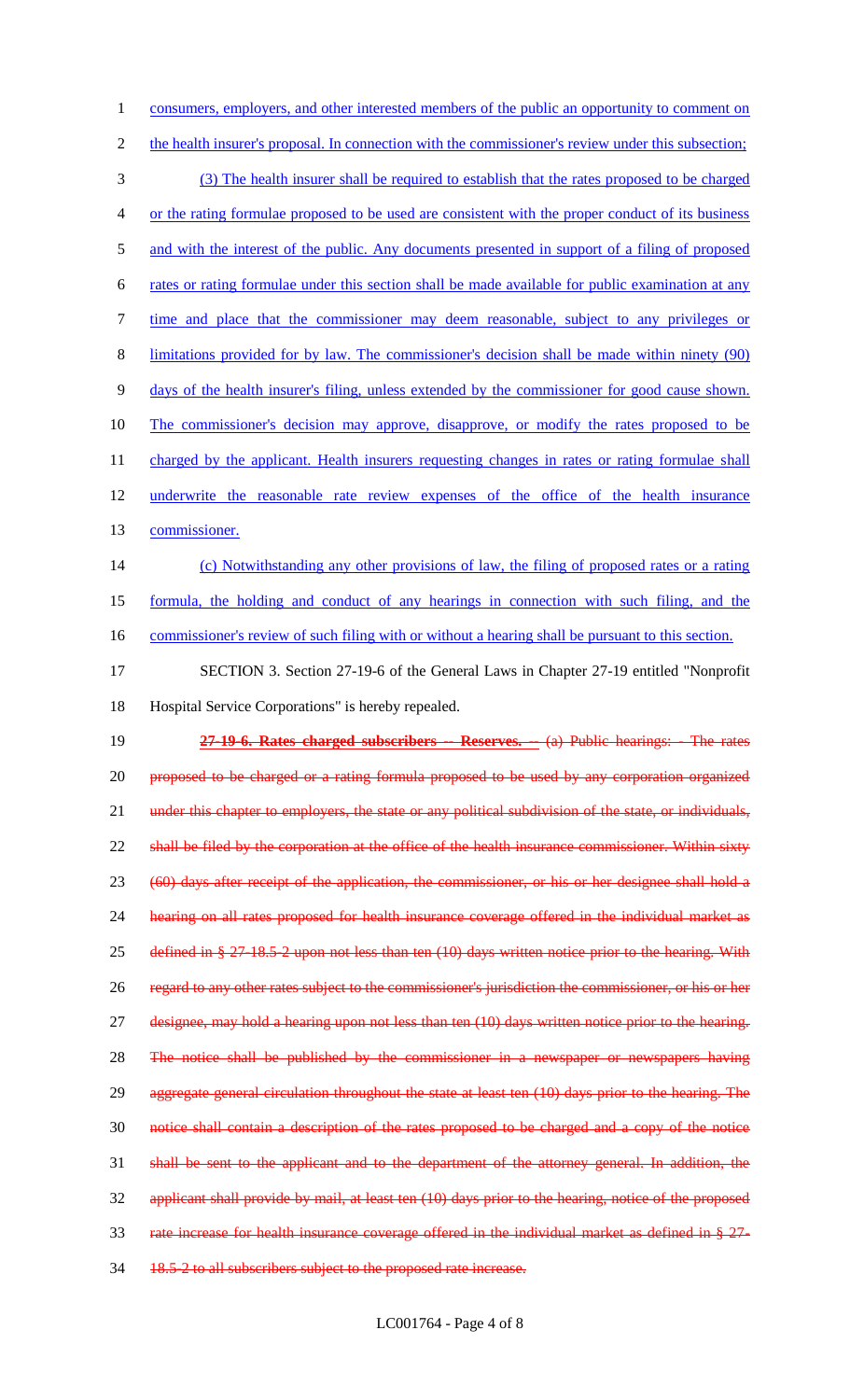- 1 (b) Filings with the Attorney General's Office: The applicant shall provide a copy of 2 the filing on all rates proposed for health insurance coverage offered in the individual market as 3 defined in § 27-18.5-2 to the Insurance Advocacy Unit of the Attorney General's Office 4 simultaneously with the filing at the office of the health insurance commissioner.
- 5 (c) Procedures: At any hearing held under this section, the applicant shall be required to 6 establish that the rates proposed to be charged or the rating formula to be used are consistent with 7 the proper conduct of its business and with the interest of the public.

8 Rates proposed to be charged by any corporation organized under this chapter shall be 9 sufficient to maintain total reserves in a dollar amount sufficient to pay claims and operating 10 expenses for not less than one month. Those reserves shall be computed as of each December 11 31st, and a report setting forth the computation shall be submitted to the commissioner together 12 with the corporation's Rhode Island annual statement to the commissioner. Any documents 13 presented in support of a filing of proposed rates under this section shall be made available for 14 inspection by any party entitled to participate in a hearing or admitted as an intervenor in a 15 hearing or such conditions as the commissioner may prescribe provided under this section at a 16 time and at a place as the commissioner may deem reasonable. The commissioner, or his or her 17 designee, upon the hearing, may administer oaths, examine and cross-examine witnesses, receive 18 oral and documentary evidence, and shall have the power to subpoena witnesses, compel their 19 attendance, and require the production of books, papers, records, correspondence, or other 20 documents which he or she deems relevant. The commissioner shall issue a decision as soon as is 21 reasonably possible following the completion of the hearing. The decision may approve, 22 disapprove, or modify the rates proposed to be charged by the applicant. Applicants requesting 23 changes in rates shall underwrite the reasonable expenses of the commissioner in connection with 24 the hearing, including any costs related to advertisements, stenographic reporting, and expert

25 witnesses fees.

26 (d) The term "designee" as used in this section shall mean a person who is impartial, a 27 member in good standing of the Rhode Island bar and a person who is sufficiently acquainted 28 with the rules of evidence as used in the superior court of the state so as to enable that person to 29 conduct a hearing as designee of the commissioner. The reasonable per diem cost of the designee 30 as appointed by the commissioner shall be paid by the applicant requesting changes in the rates. 31 SECTION 4. Section 27-20-6 of the General Laws in Chapter 27-20 entitled "Nonprofit

- 32 Medical Service Corporations" is hereby repealed.
- 33 **27-20-6. Rates charged subscribers -- Reserves -- Hearing by director. --** (a) Public
- 34 hearings: The rates proposed to be charged or a rating formula proposed to be used by any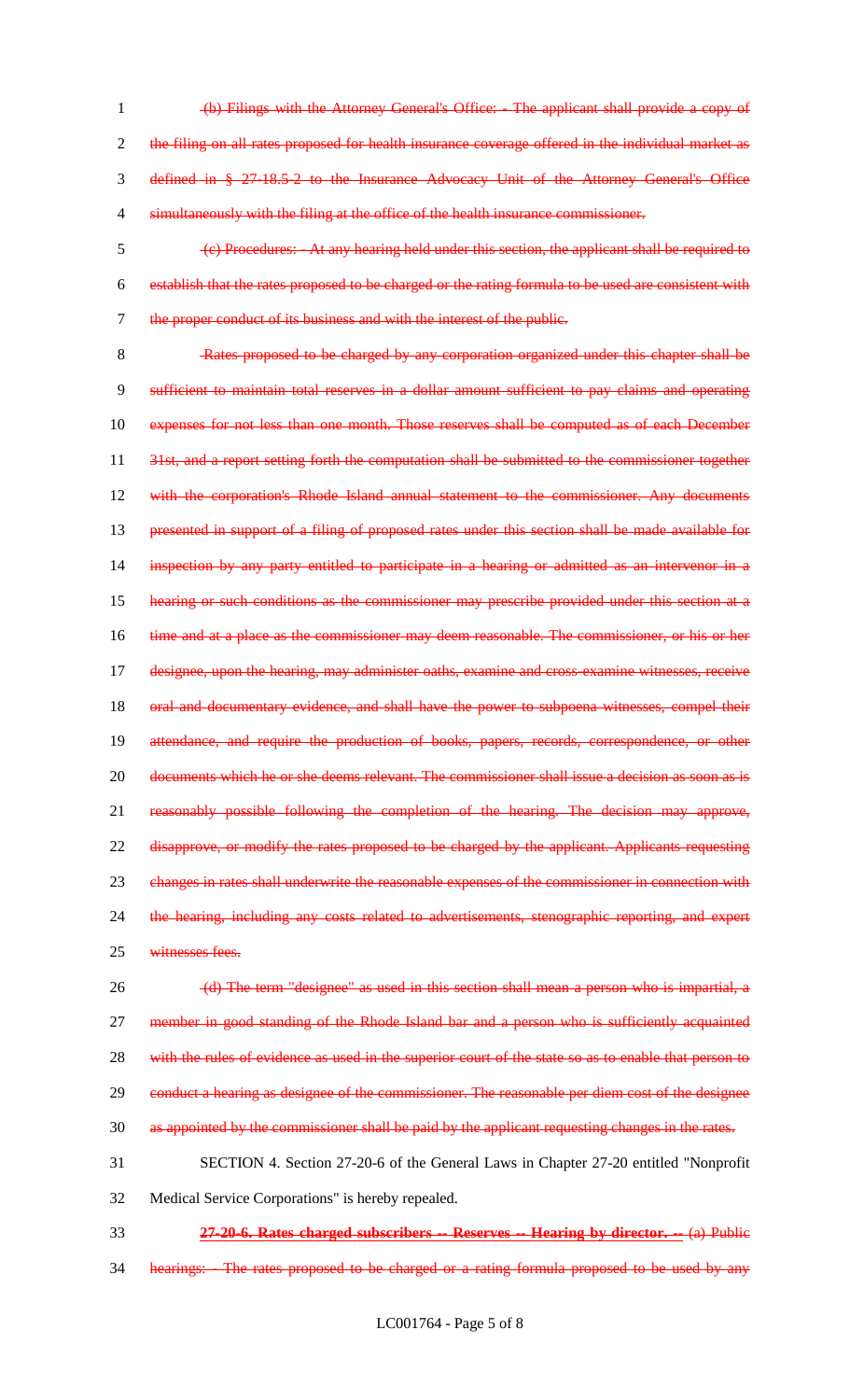corporation organized under this chapter to its subscribers, employers, the state or any political 2 subdivision of the state, or individuals, shall be filed by the corporation at the office of the health insurance commissioner. Within sixty (60) days after receipt of the application, the commissioner, or his or her designee, shall hold a hearing on all rates proposed for health insurance coverage offered in the individual market as defined in § 27-18.5-2 upon not less than ten (10) days written notice prior to the hearing. With regard to any other rates or rating formula subject to the commissioner's jurisdiction the commissioner, or his or her designee, may hold a hearing upon not less than ten (10) days written notice prior to the hearing. The notice shall be published by the commissioner in a newspaper or newspapers having aggregate general 10 eirculation throughout the state at least ten (10) days prior to the hearing. The notice shall contain 11 a description of the rates proposed to be charged and a copy of the notice shall be sent to the 12 applicant and to the department of the attorney general. In addition, the applicant shall provide 13 by mail, at least ten (10) days prior to the hearing, notice of the proposed rate increase for health insurance coverage offered in the individual market as defined in § 27-18.5-2 to all subscribers 15 subject to the proposed rate increase. (b) Filings with the Attorney General's Office: - The applicant shall provide a copy of the filing on all rates proposed for health insurance coverage offered in the individual market as defined in § 27-18.5-2 or for a Medicare supplement policy as defined in § 27-18.2-1 to the Insurance Advocacy Unit of the Attorney General's Office simultaneously with the filing at the 20 office of the health insurance commissioner. 21 (c) Procedures: - At any hearing held under this section, the applicant shall be required to establish that the rates proposed to be charged or the rating formula proposed to be used are 23 consistent with the proper conduct of its business and with the interest of the public. Rates proposed to be charged by any corporation organized under this chapter shall

25 maintain total reserves in a dollar amount sufficient to pay claims and operating expenses for not less than one month. Those reserves shall be computed as of each December 31st, and a report setting forth the computation shall be submitted to the commissioner together with the 28 corporation's Rhode Island annual statement to the insurance commissioner of the state of Rhode 29 Island. Any documents presented in support of a filing of proposed rates under this section shall be made available for inspection by any party entitled to participate in a hearing or admitted as an intervenor in a hearing on such conditions as the commissioner may prescribe provided pursuant to this section at a time and at a place as the commissioner may deem reasonable. The commissioner, or his or her designee, upon the hearing, may administer oaths, examine and cross examine witnesses, receive oral and documentary evidence, and shall have the power to subpoena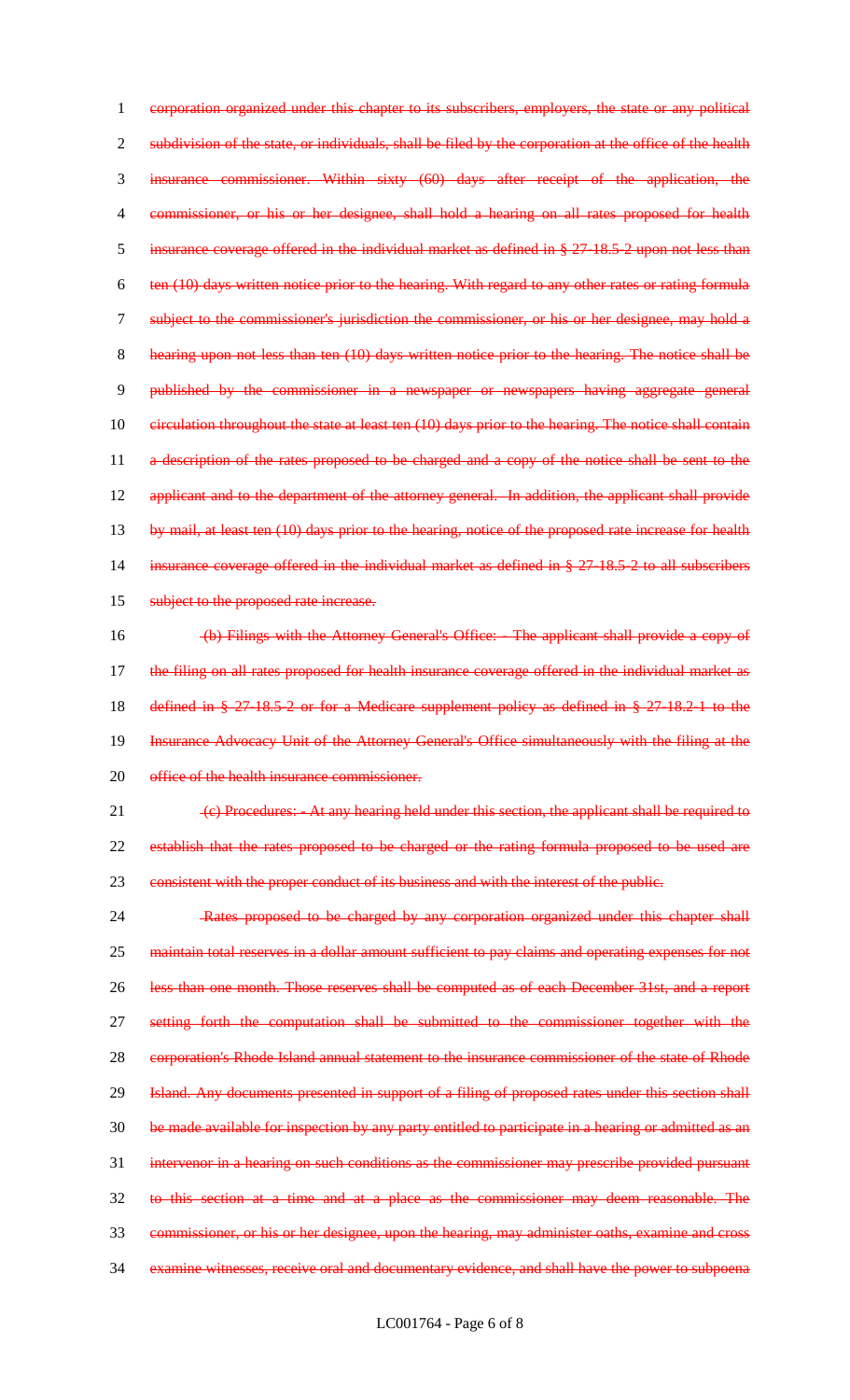witnesses, compel their attendance, and require the production of books, papers, records, correspondence, or other documents which the director deems relevant. The commissioner shall issue a decision as soon as is reasonably possible following completion of the hearing. The decision may approve, disapprove, or modify the rates proposed to be charged by the applicant. Applicants requesting changes in rates shall underwrite the reasonable expenses of the commissioner in connection with the hearing, including any costs related to advertisements, stenographic reporting, and expert witnesses fees. (d) The term "designee" as used in this section shall mean a person who is impartial, a 9 member in good standing of the Rhode Island bar and a person who is sufficiently acquainted 10 with the rules of evidence as used in the superior court of the state so as to enable that person to 11 conduct a hearing as designee of the commissioner. The reasonable per diem cost of the designee 12 as appointed by the commissioner shall be paid by the applicant requesting changes in the rates.

13 SECTION 5. This act shall take effect upon passage.

LC001764  $=$ 

 $=$